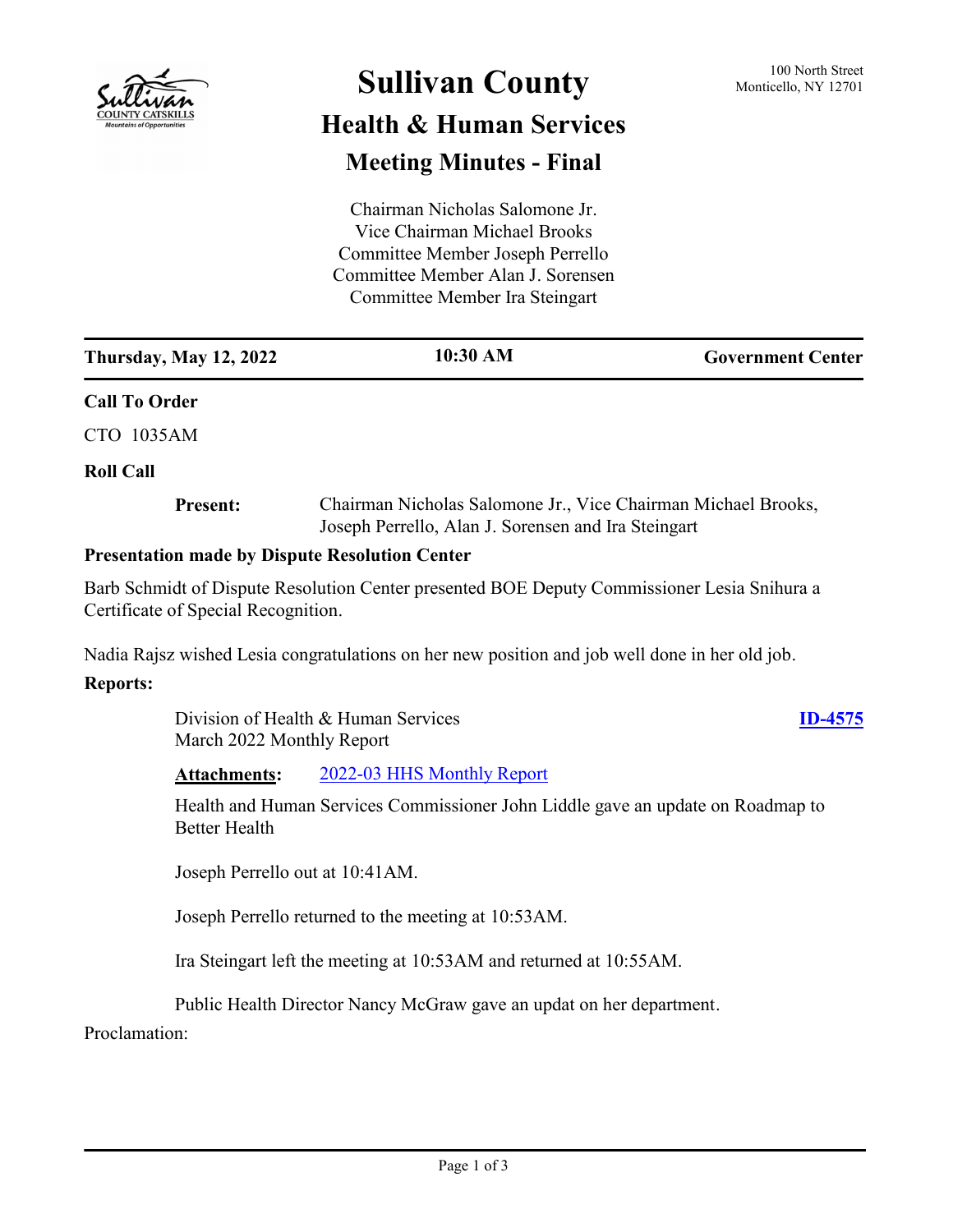May is Foster Parent Month Proclamation **[ID-4591](http://sullivancountyny.legistar.com/gateway.aspx?m=l&id=/matter.aspx?key=1617)**

**Attachments:** [BOL20220505120532](http://sullivancountyny.legistar.com/gateway.aspx?M=F&ID=789a6945-e852-44c8-b521-0764d6148636.pdf)

### **Resolutions:**

To Adopt Public Health Order #1 2022 **[ID-4531](http://sullivancountyny.legistar.com/gateway.aspx?m=l&id=/matter.aspx?key=1557)**

A motion was made by Vice Chairman Michael Brooks, seconded by Committee Member Alan J. Sorensen, that this Resolution be carried at Committee. The motion carried by the following vote:

Chairman Salomone, Vice Chairman Brooks, Committee Member Perrello, Committee Member Sorensen and Committee Member **Steingart Aye:**

To Modify Rolling V Contract **[ID-4532](http://sullivancountyny.legistar.com/gateway.aspx?m=l&id=/matter.aspx?key=1558)**

A motion was made by Committee Member Alan J. Sorensen, seconded by Vice Chairman Michael Brooks, that this Resolution be carried at Committee to the County Legislature meeting on 5/19/2022. The motion carried by the following vote:

Chairman Salomone, Vice Chairman Brooks, Committee Member Perrello, Committee Member Sorensen and Committee Member Steingart **Aye:**

To Modify Resolution # 175-21 **[ID-4533](http://sullivancountyny.legistar.com/gateway.aspx?m=l&id=/matter.aspx?key=1559)**

A motion was made by Vice Chairman Michael Brooks, seconded by Committee Member Alan J. Sorensen, that this Resolution be carried at Committee to the County Legislature meeting on 5/19/2022. The motion carried by the following vote:

Chairman Salomone, Vice Chairman Brooks, Committee Member Perrello, Committee Member Sorensen and Committee Member **Steingart Aye:**

To authorize the County Manager to execute agreement between the Department of Social Services and the Department of Public Health for the Home Visiting Program Preventive Services. **[ID-4552](http://sullivancountyny.legistar.com/gateway.aspx?m=l&id=/matter.aspx?key=1578)**

A motion was made by Vice Chairman Michael Brooks, seconded by Committee Member Alan J. Sorensen, that this Resolution be carried at Committee. The motion carried by the following vote:

Chairman Salomone, Vice Chairman Brooks, Committee Member Perrello, Committee Member Sorensen and Committee Member Steingart **Aye:**

To Accept Funding for Emergency Preparedness Grant **[ID-4565](http://sullivancountyny.legistar.com/gateway.aspx?m=l&id=/matter.aspx?key=1591)**

A motion was made by Committee Member Ira Steingart, seconded by Vice Chairman Michael Brooks, that this Resolution be carried at Committee. The motion carried by the following vote:

Chairman Salomone, Vice Chairman Brooks, Committee Member Perrello, Committee Member Sorensen and Committee Member Steingart **Aye:**